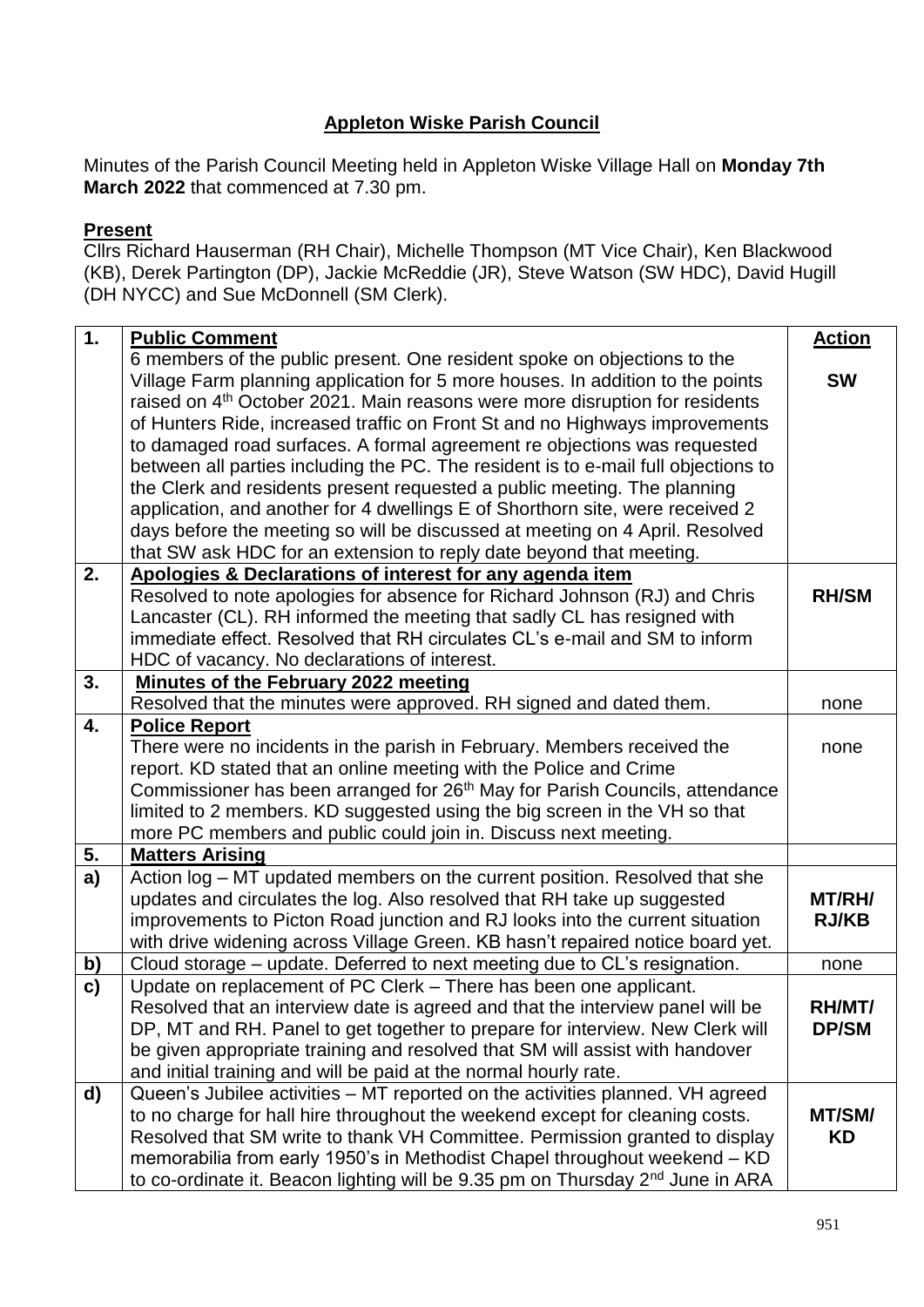| Other activities include a street party and Jubilee Ceremony to be relayed on<br>big screen in VH. SM updated the meeting on progress with the community<br>choir who will perform, possibly at the afternoon teas on the Sunday afternoon.<br>Resolved that MT e-mails full proposed programme, which will also be<br>displayed in shop asking for volunteers to help. Also resolved that KD apply for<br>road closure. The PC has offered £250 in funding.<br>Temporary Storage form - Resolved that form is approved with the addition of<br>e)<br><b>DP</b><br>a disclaimer. DP to amend and recirculate final version.<br>Wildlife map - discussed under newsletter at 9b) below.<br>f)<br>none<br>SW spoke on the unitary authority to be named North Yorkshire County<br>g)<br>(NYC). There will still be 8 Districts working as part of NYC with reduced staff<br>МT<br>members. There will be 90 NYC ward members to cover 89 wards. SW will be<br>moving to another ward. Councillors are to work a crossover year from 1 <sup>st</sup> April |  |
|---------------------------------------------------------------------------------------------------------------------------------------------------------------------------------------------------------------------------------------------------------------------------------------------------------------------------------------------------------------------------------------------------------------------------------------------------------------------------------------------------------------------------------------------------------------------------------------------------------------------------------------------------------------------------------------------------------------------------------------------------------------------------------------------------------------------------------------------------------------------------------------------------------------------------------------------------------------------------------------------------------------------------------------------------------|--|
|                                                                                                                                                                                                                                                                                                                                                                                                                                                                                                                                                                                                                                                                                                                                                                                                                                                                                                                                                                                                                                                         |  |
|                                                                                                                                                                                                                                                                                                                                                                                                                                                                                                                                                                                                                                                                                                                                                                                                                                                                                                                                                                                                                                                         |  |
|                                                                                                                                                                                                                                                                                                                                                                                                                                                                                                                                                                                                                                                                                                                                                                                                                                                                                                                                                                                                                                                         |  |
|                                                                                                                                                                                                                                                                                                                                                                                                                                                                                                                                                                                                                                                                                                                                                                                                                                                                                                                                                                                                                                                         |  |
|                                                                                                                                                                                                                                                                                                                                                                                                                                                                                                                                                                                                                                                                                                                                                                                                                                                                                                                                                                                                                                                         |  |
|                                                                                                                                                                                                                                                                                                                                                                                                                                                                                                                                                                                                                                                                                                                                                                                                                                                                                                                                                                                                                                                         |  |
|                                                                                                                                                                                                                                                                                                                                                                                                                                                                                                                                                                                                                                                                                                                                                                                                                                                                                                                                                                                                                                                         |  |
|                                                                                                                                                                                                                                                                                                                                                                                                                                                                                                                                                                                                                                                                                                                                                                                                                                                                                                                                                                                                                                                         |  |
|                                                                                                                                                                                                                                                                                                                                                                                                                                                                                                                                                                                                                                                                                                                                                                                                                                                                                                                                                                                                                                                         |  |
|                                                                                                                                                                                                                                                                                                                                                                                                                                                                                                                                                                                                                                                                                                                                                                                                                                                                                                                                                                                                                                                         |  |
|                                                                                                                                                                                                                                                                                                                                                                                                                                                                                                                                                                                                                                                                                                                                                                                                                                                                                                                                                                                                                                                         |  |
|                                                                                                                                                                                                                                                                                                                                                                                                                                                                                                                                                                                                                                                                                                                                                                                                                                                                                                                                                                                                                                                         |  |
| then a 4 year term in new post. Changes should save £30 million. RH said the                                                                                                                                                                                                                                                                                                                                                                                                                                                                                                                                                                                                                                                                                                                                                                                                                                                                                                                                                                            |  |
| PC welcomed input from SW and DH over the years. Resolved that SW and                                                                                                                                                                                                                                                                                                                                                                                                                                                                                                                                                                                                                                                                                                                                                                                                                                                                                                                                                                                   |  |
| DH write an article explaining the changes for the newsletter and e-mail to MT.                                                                                                                                                                                                                                                                                                                                                                                                                                                                                                                                                                                                                                                                                                                                                                                                                                                                                                                                                                         |  |
| 6.<br><b>Correspondence</b>                                                                                                                                                                                                                                                                                                                                                                                                                                                                                                                                                                                                                                                                                                                                                                                                                                                                                                                                                                                                                             |  |
| Village Hall - a tree is obstructing the street lamp outside Heathwaite making it<br>a)                                                                                                                                                                                                                                                                                                                                                                                                                                                                                                                                                                                                                                                                                                                                                                                                                                                                                                                                                                 |  |
| dark for residents entering and leaving the car park. Village Hall Committee<br><b>SM</b>                                                                                                                                                                                                                                                                                                                                                                                                                                                                                                                                                                                                                                                                                                                                                                                                                                                                                                                                                               |  |
| requests trimming of tree but removing it was also discussed. Resolved to                                                                                                                                                                                                                                                                                                                                                                                                                                                                                                                                                                                                                                                                                                                                                                                                                                                                                                                                                                               |  |
| action in next tree survey, same action re low branches on tree outside                                                                                                                                                                                                                                                                                                                                                                                                                                                                                                                                                                                                                                                                                                                                                                                                                                                                                                                                                                                 |  |
| Mowbray House. SM to reply.                                                                                                                                                                                                                                                                                                                                                                                                                                                                                                                                                                                                                                                                                                                                                                                                                                                                                                                                                                                                                             |  |
| Confirmation of PC election timetable and change of date of May meetings -<br>$\mathbf{b}$                                                                                                                                                                                                                                                                                                                                                                                                                                                                                                                                                                                                                                                                                                                                                                                                                                                                                                                                                              |  |
| SM had attended a short online course. Resolved she mails slides etc. to                                                                                                                                                                                                                                                                                                                                                                                                                                                                                                                                                                                                                                                                                                                                                                                                                                                                                                                                                                                |  |
| members when received from HDC. She gave out members nomination packs                                                                                                                                                                                                                                                                                                                                                                                                                                                                                                                                                                                                                                                                                                                                                                                                                                                                                                                                                                                   |  |
| which are to be hand delivered to HDC by 5 <sup>th</sup> April. Notice of poll to be posted<br>by 26 April, election on 5 <sup>th</sup> May and results to be declared w/c 9 <sup>th</sup> May. May                                                                                                                                                                                                                                                                                                                                                                                                                                                                                                                                                                                                                                                                                                                                                                                                                                                     |  |
| annual meeting and parish meeting date amended from 9th to 16th May as                                                                                                                                                                                                                                                                                                                                                                                                                                                                                                                                                                                                                                                                                                                                                                                                                                                                                                                                                                                  |  |
| needs to be 14 days after election.                                                                                                                                                                                                                                                                                                                                                                                                                                                                                                                                                                                                                                                                                                                                                                                                                                                                                                                                                                                                                     |  |
| <b>Planning Matters</b><br>7.                                                                                                                                                                                                                                                                                                                                                                                                                                                                                                                                                                                                                                                                                                                                                                                                                                                                                                                                                                                                                           |  |
| a)<br>Proposed extension to existing shed at Emmerson House - ref no                                                                                                                                                                                                                                                                                                                                                                                                                                                                                                                                                                                                                                                                                                                                                                                                                                                                                                                                                                                    |  |
| 22/00201/FUL. Resolved that Members had no observations.<br><b>SM</b>                                                                                                                                                                                                                                                                                                                                                                                                                                                                                                                                                                                                                                                                                                                                                                                                                                                                                                                                                                                   |  |
| b)<br>Application for a certificate of existing lawful use relating to the construction                                                                                                                                                                                                                                                                                                                                                                                                                                                                                                                                                                                                                                                                                                                                                                                                                                                                                                                                                                 |  |
| and continuous occupation of 'the Chalet' Prospect House Farm - ref no<br><b>SM</b>                                                                                                                                                                                                                                                                                                                                                                                                                                                                                                                                                                                                                                                                                                                                                                                                                                                                                                                                                                     |  |
| 22/00289/CLE. Resolved that Members had no observations.                                                                                                                                                                                                                                                                                                                                                                                                                                                                                                                                                                                                                                                                                                                                                                                                                                                                                                                                                                                                |  |
| Update on HDC planning response re construction of 2 stone built four<br>$\mathbf{c}$                                                                                                                                                                                                                                                                                                                                                                                                                                                                                                                                                                                                                                                                                                                                                                                                                                                                                                                                                                   |  |
| bedroom detached dwellings to the west of Smithy Green, Hornby Road – ref<br><b>RH</b>                                                                                                                                                                                                                                                                                                                                                                                                                                                                                                                                                                                                                                                                                                                                                                                                                                                                                                                                                                  |  |
| nos 20/02642/FUL and 20/02643/FUL. RH stated that HDC's response re the                                                                                                                                                                                                                                                                                                                                                                                                                                                                                                                                                                                                                                                                                                                                                                                                                                                                                                                                                                                 |  |
| conditions imposed not being adhered to was unacceptable. Head of Planning                                                                                                                                                                                                                                                                                                                                                                                                                                                                                                                                                                                                                                                                                                                                                                                                                                                                                                                                                                              |  |
| and also to Peter Jones.                                                                                                                                                                                                                                                                                                                                                                                                                                                                                                                                                                                                                                                                                                                                                                                                                                                                                                                                                                                                                                |  |
| d)<br>Revised application for previously approved application 21/00319/FUL.                                                                                                                                                                                                                                                                                                                                                                                                                                                                                                                                                                                                                                                                                                                                                                                                                                                                                                                                                                             |  |
| Revision of internal alterations for a larger kitchen extension. Replace<br>none                                                                                                                                                                                                                                                                                                                                                                                                                                                                                                                                                                                                                                                                                                                                                                                                                                                                                                                                                                        |  |
| approved flat roof system with pitched roof has been granted - noted.                                                                                                                                                                                                                                                                                                                                                                                                                                                                                                                                                                                                                                                                                                                                                                                                                                                                                                                                                                                   |  |
| 8.<br><b>Financial Matters</b>                                                                                                                                                                                                                                                                                                                                                                                                                                                                                                                                                                                                                                                                                                                                                                                                                                                                                                                                                                                                                          |  |
| a)<br>Annual Governance & Accountability Return (AGAR) – declaration of                                                                                                                                                                                                                                                                                                                                                                                                                                                                                                                                                                                                                                                                                                                                                                                                                                                                                                                                                                                 |  |
| exemption from sending AGAR to External Auditor and appointment of HD<br><b>SM</b><br>as auditor for 2022/23 financial year. SM explained what the exemption meant                                                                                                                                                                                                                                                                                                                                                                                                                                                                                                                                                                                                                                                                                                                                                                                                                                                                                      |  |
| and that being exempt brought a saving of £200. Resolved that SM completes                                                                                                                                                                                                                                                                                                                                                                                                                                                                                                                                                                                                                                                                                                                                                                                                                                                                                                                                                                              |  |
| the declaration of exemption re AGAR in due course and that HD continues as                                                                                                                                                                                                                                                                                                                                                                                                                                                                                                                                                                                                                                                                                                                                                                                                                                                                                                                                                                             |  |